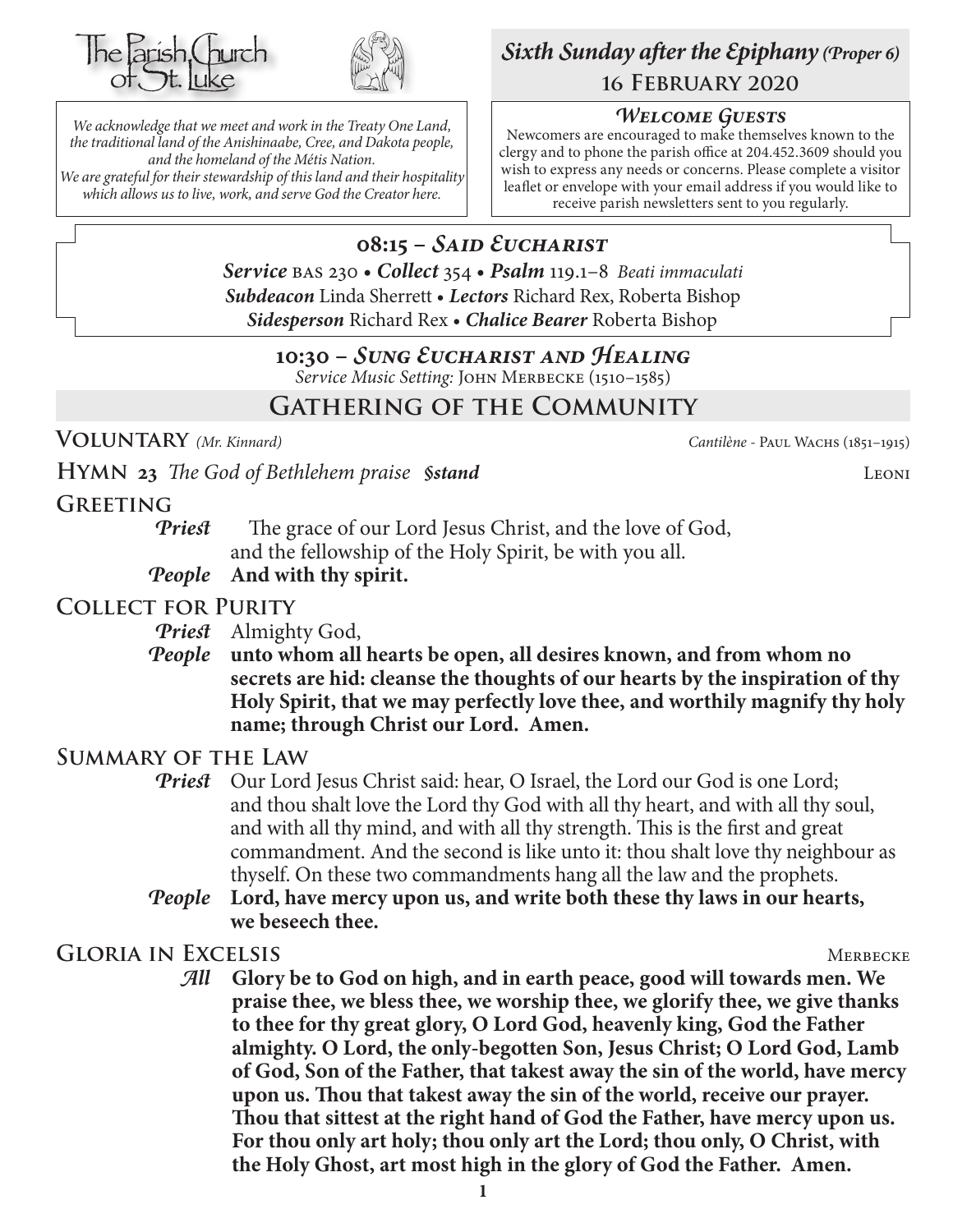## **Collect of the Day** *Proper 6*

*Priest* Almighty and everliving God, whose Son Jesus Christ healed the sick and restored them to wholeness of life, look with compassion on the anguish of the world, and by your power make whole all peoples and nations; through Jesus Christ our Lord, who lives and reigns with you and the Holy Spirit, one God, now and for ever.*Amen.*

# **Proclamation of the Word**

## **First Lesson** *Deuteronomy 30.15–20 §sit Lector* A Reading from the Book of Deuteronomy.

See, I have set before you today life and prosperity, death and adversity. <sup>16</sup>If you obey the commandments of the Lord your God that I am commanding you today, by loving the Lord your God, walking in his ways, and observing his commandments, decrees, and ordinances, then you shall live and become numerous, and the Lord your God will bless you in the land that you are entering to possess. 17But if your heart turns away and you do not hear, but are led astray to bow down to other gods and serve them, <sup>18</sup>I declare to you today that you shall perish;

you shall not live long in the land that you are crossing the Jordan to enter and possess. 19I call heaven and earth to witness against you today that I have set before you life and death, blessings and curses. Choose life so that you and your descendants may live, 20loving the Lord your God, obeying him, and holding fast to him; for that means life to you and length of days, so that you may live in the land that the Lord swore to give to your ancestors, to Abraham, to Isaac, and to Jacob.

Hear what the Spirit is saying to the Church. Thanks be to God.

**PSALM 119.1–8** *Beati immaculati Chant: KELLOW JOHN PYE* (1819–1873)<br>**D** lessed are those that are undefiled in the way \* **and walk in the law of the Lord.** 

Blessed are those that are undefiled in the way **\* and walk in the law of the Lord.**<br>
2 Blessed are they that keep his testimonies **\* and seek him with their whole heart.**<br>
2 Earthway he do no wishedness **\* wall in his way** 

- 3 For they who do no wickedness **\* walk in his ways.**
- 4 Thou hast charged **\* that we shall diligently keep thy commandments.**
- 5 O that my ways were made so direct **\* that I might keep thy statutes!**
- 6 So shall I not be confounded **\* while I have respect unto all thy commandments.**
- 7 I will thank thee with an unfeigned heart **\* when I shall have learned the judgements of thy righteousness.**
- 8 I will keep thy ceremonies **\* O forsake me not utterly.**

#### **Glory be to the Father, and to the Son, and to the Holy Ghost; As it was in the beginning, in now and ever shall be: world without end. Amen.**

## **Second Lesson** *1 Corinthians 3.1–9*

*Lector* A Reading from the First Letter of Paul to the Corinthians.

And so, brothers and sisters, I could not speak to you as spiritual people, but rather as people of the flash as infects in Christ <sup>21</sup> fed aggregath mills not the flesh, as infants in Christ. 2 I fed you with milk, not solid food, for you were not ready for solid food. Even now you are still not ready, <sup>3</sup> for you are still of the flesh. For as long as there is jealousy and quarrelling among you, are you not of the flesh, and behaving according to human inclinations? <sup>4</sup>For when one says, "I belong to Paul," and another, "I belong to Apollos," are you not merely human? 5 What then is Apollos? What is Paul? Servants through whom you came to believe, as the Lord assigned to each. <sup>6</sup>I planted, Apollos watered, but God gave the growth. <sup>7</sup>So neither the one who plants nor the one who waters is anything, but only God who gives the growth. 8 The one who plants and the one who waters have a common purpose, and each will receive wages according to the labour of each. 9 For we are God's servants, working together; you are God's field, God's building.

Hear what the Spirit is saying to the Church. **Thanks be to God.** 

**GRADUAL HYMN 128** *I to the hills will lift mine eyes Sstand* DUNDEE (2<sup>nd</sup> tune)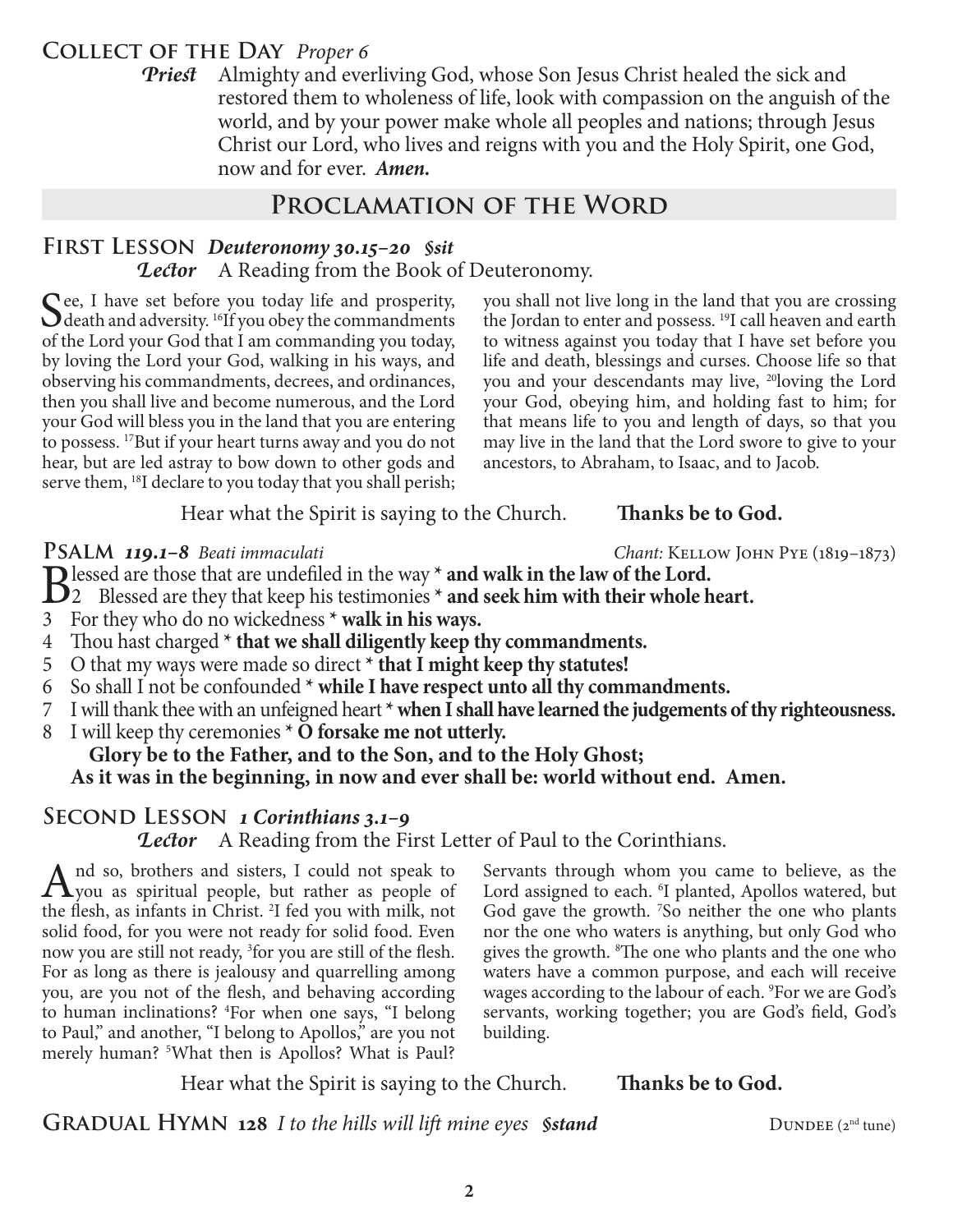## **Gospel** *St. Matthew 5.21–37 §face the Gospeler Gospeler* The Lord be with you. *People* **And with thy spirit.** The Holy Gospel of our Lord Jesus Christ according to St. Matthew.

**Glory be to thee, O Lord.**

Jesus said, <sup>21"</sup>You have heard that it was said to those<br>of ancient times, 'You shall not murder'; and 'whoever of ancient times, 'You shall not murder'; and 'whoever murders shall be liable to judgement.' <sup>22</sup>But I say to you that if you are angry with a brother or sister, you will be liable to judgement; and if you insult a brother or sister, you will be liable to the council; and if you say, 'You fool,' you will be liable to the hell of fire. <sup>23</sup>So when you are offering your gift at the altar, if you remember that your brother or sister has something against you, 24leave your gift there before the altar and go; first be reconciled to your brother or sister, and then come and offer your gift. <sup>25</sup>Come to terms quickly with your accuser while you are on the way to court with him, or your accuser may hand you over to the judge, and the judge to the guard, and you will be thrown into prison. 26Truly I tell you, you will never get out until you have paid the last penny. 27You have heard that it was said, 'You shall not commit adultery.' 28But I say to you that everyone who looks at a woman with lust has already committed adultery with her in his heart. <sup>29</sup>If your right eye causes you to sin, tear

it out and throw it away; it is better for you to lose one of your members than for your whole body to be thrown into hell. 30And if your right hand causes you to sin, cut it off and throw it away; it is better for you to lose one of your members than for your whole body to go into hell. <sup>31</sup>It was also said, 'Whoever divorces his wife, let him give her a certificate of divorce.' <sup>32</sup>But I say to you that anyone who divorces his wife, except on the ground of unchastity, causes her to commit adultery; and whoever marries a divorced woman commits adultery.<sup>33</sup>Again, you have heard that it was said to those of ancient times,'You shall not swear falsely, but carry out the vows you have made to the Lord.' 34But I say to you, Do not swear at all, either by heaven, for it is the throne of God, <sup>35</sup> or by the earth, for it is his footstool, or by Jerusalem, for it is the city of the great King. 36And do not swear by your head, for you cannot make one hair white or black. <sup>37</sup>Let your word be 'Yes, Yes' or 'No, No'; anything more than this comes from the evil one."

The Gospel of Christ. **Praise be to thee, O Christ.**

# **Homily** *§sit*

**Nicene Creed** *§stand*

*All* **I believe in one God, the Father almighty, maker of heaven and earth, and of all things visible and invisible; And in one Lord Jesus Christ, the onlybegotten Son of God, begotten of the Father before all worlds, God, of God; Light, of Light; very God, of very God; begotten, not made; being of one substance with the Father; through whom all things were made: who for us and for our salvation came down from heaven, and was incarnate by the Holy Ghost of the Virgin Mary, and was made man, and was crucified also for us under Pontius Pilate. He suffered and was buried, and the third day he rose again according to the scriptures, and ascended into heaven, and sitteth on the right hand of the Father. And he shall come again with glory to judge both the quick and the dead: whose kingdom shall have no end. And I believe in the Holy Ghost, the Lord, the giver of life, who proceedeth from the Father and the Son, who with the Father and the Son together is worshipped and glorified, who spake by the prophets. And I believe one, holy, catholic, and apostolic Church. I acknowledge one baptism for the remission of sins. And I look for the resurrection of the dead, and the life of the world to come. Amen.**

#### **Prayers of the People** *§stand, sit, or kneel*

#### **Confession and Absolution**

*Priest* Let us humbly confess our sins to almighty God.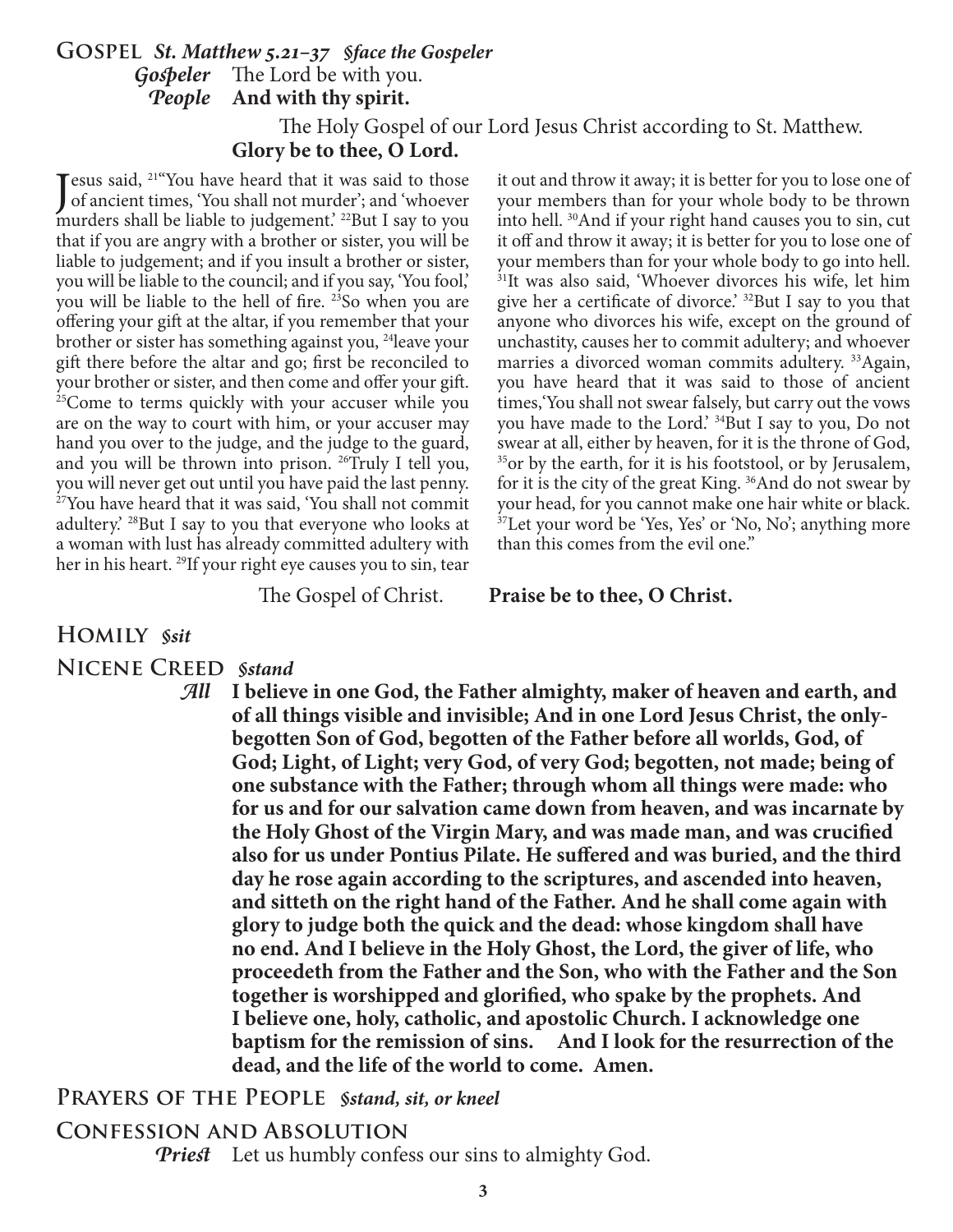- *People* **Almighty God, Father of our Lord Jesus Christ, Maker of all things and judge of all people: We acknowledge and confess our manifold sins and wickedness, Which we from time to time most grievously have committed, By thought, word and deed, Against thy divine majesty. We do earnestly repent, and are heartily sorry for these our misdoings. Have mercy upon us, most merciful Father; For thy Son our Lord Jesus Christ's sake, Forgive us all that is past; And grant that we may ever hereafter Serve and please thee In newness of life, To the honour and glory of thy name; Through Jesus Christ our Lord. Amen.**
- *Priest* Almighty God, our heavenly Father, who of his great mercy hath promised forgiveness of sins to all them that with hearty repentance and true faith turn unto him: have mercy upon you; pardon and deliver you from all your sins; confirm and strengthen you in all goodness; and bring you to everlasting life; through Jesus Christ our Lord.
	- *All* **Amen.**

#### **The Peace** *§stand*

- *Priest* The peace of the Lord be always with you.
	- *All* **And with thy spirit.**

# **Celebration of the Eucharist**

#### **OFFERTORY HYMN 253** *Be thou my vision* SLANE

#### **Offertory Sentence** *§remain standing*

*Priest* All things come of thee, O Lord. *People* **And of thine own have we given thee.**

## **Prayer over the Gifts**

*Priest* Eternal God, you are the strength of the weak and the comfort of sufferers, receive all we offer you this day; turn our sickness into health and our sorrow into joy. We ask this in the name of Jesus Christ the Lord. *Amen.*

**GREAT THANKSGIVING** *Eucharistic Prayer A - Third Preface of the Lord's Day* 

*Priest* The Lord be with you.

- *People* **And with thy spirit.** Lift up your hearts. **We lift them up unto the Lord.** Let us give thanks unto our Lord God. **It is meet and right so to do.**
- *Priest* It is very meet, right, and our bounden duty, that we should at all times, and in all places, give thanks unto thee, O Lord, holy Father, almighty, everlasting God, creator and preserver of all things. Who by water and the Holy Spirit hast made us a holy people in Jesus Christ our Lord; thou dost renew that mystery in bread and wine and nourish us, to show forth thy glory in all the world. Therefore with angels and archangels, and with all the company of heaven, we laud and magnify thy glorious name; evermore praising thee and saying:

## **SANCTUS, BENEDICTUS** MERBECKE

*All* **Holy, holy, holy, Lord God of Hosts, heaven and earth are full of thy glory. Glory be to thee, O Lord most high.**

 **Blessed is he that cometh in the name of the Lord:**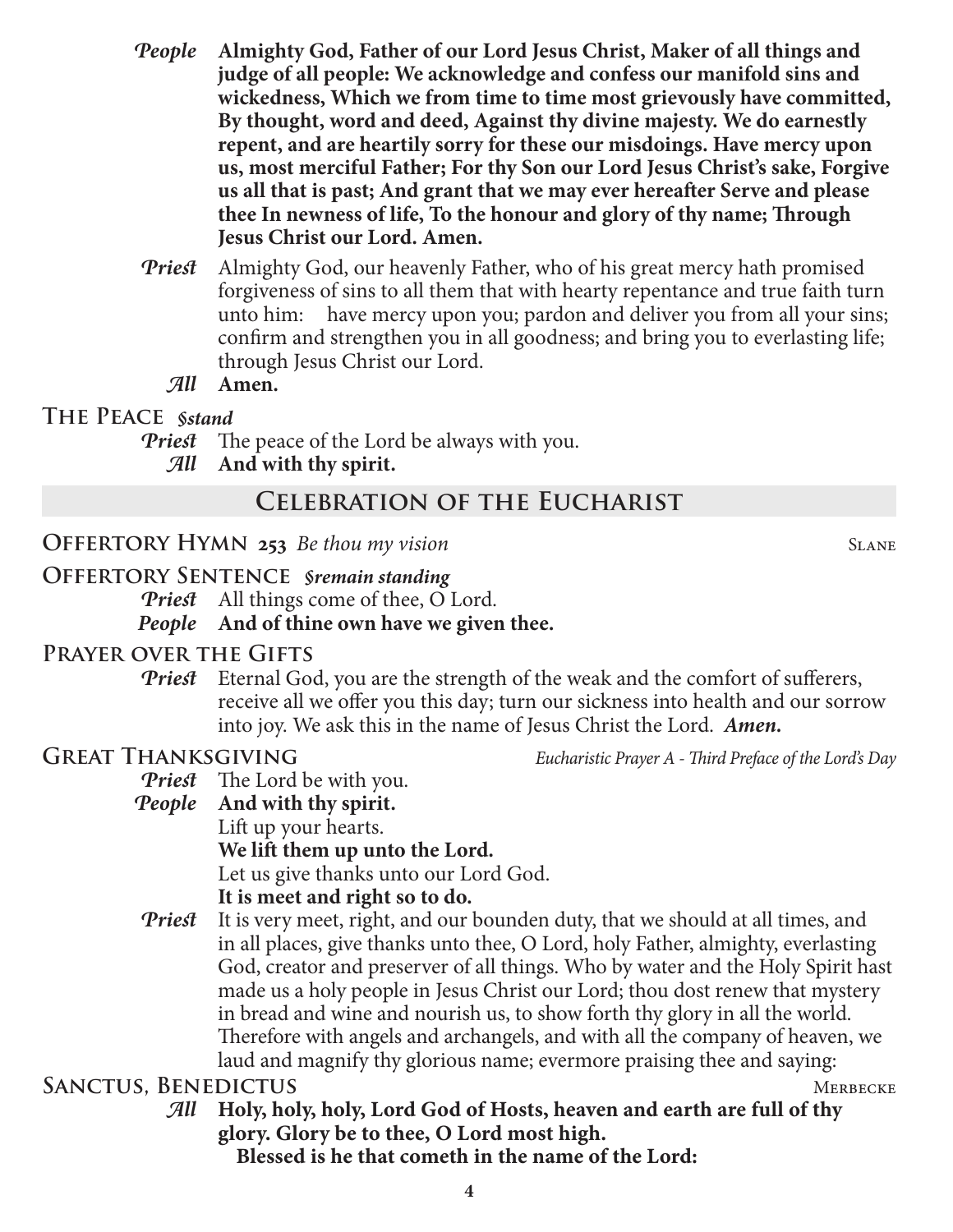## **Hosanna in the highest.** *§kneel or sit*

*Priest* Blessing and glory and thanksgiving be unto thee, almighty God, our heavenly Father, who of thy tender mercy didst give thine only Son Jesus Christ to take our nature upon him, and to suffer death upon the cross for our redemption; who made there, by his one oblation of himself once offered, a full, perfect, and sufficient sacrifice, oblation, and satisfaction, for the sins of the whole world; and did institute, and in his holy Gospel command us to continue, a perpetual memorial of that his precious death, until his coming again. Hear us, O merciful Father, we most humbly beseech thee; and grant that we receiving these thy creatures of bread and wine, according to thy Son our Saviour Jesus Christ's holy institution, in remembrance of his death and passion, may be partakers of his most blessed body and blood; who, in the same night that he was betrayed, took bread; and, when he had given thanks, he brake it; and gave it to his disciples, saying, "Take, eat; this is my body which is given for you: Do this in remembrance of me." Likewise after supper he took the cup; and when he had given thanks, he gave it to them, saying, "Drink ye all, of this; for this is my blood of the new covenant, which is shed for you and for many for the remission of sins: Do this, as oft as ye shall drink it, in remembrance of me." Wherefore, O Father, Lord of heaven and earth, we thy humble servants, with all thy holy Church, remembering the precious death of thy beloved Son, his mighty resurrection, and glorious ascension, and looking for his coming again in glory, do make before thee, in this sacrament of the holy bread of eternal life and the cup of everlasting salvation, the memorial which he hath commanded:

#### *All* **We praise thee, we bless thee, we thank thee, and we pray to thee, Lord our God.**

 And we entirely desire thy fatherly goodness mercifully to accept this our sacrifice of praise and thanksgiving, most humbly beseeching thee to grant, that by the merits and death of thy Son Jesus Christ, and through faith in his blood, we and all thy whole Church may obtain remission of our sins, and all other benefits of his passion; And we pray that by the power of thy Holy Spirit, all we who are partakers of this holy communion may be fulfilled with thy grace and heavenly benediction; through Jesus Christ our Lord, by whom and with whom, in the unity of the Holy Spirit, all honour and glory be unto thee, O Father Almighty, world without end. *Amen.*

# **Lord's Prayer**

- *Priest* And now, as our Saviour Christ hath taught us, we are bold to say:
	- *All* **Our Father, who art in heaven, hallowed be thy name, thy kingdom come, thy will be done, on earth as it is in heaven. Give us this day our daily bread. And forgive us our trespasses, as we forgive those who trespass against us. And lead us not into temptation, but deliver us from evil. For thine is the kingdom, the power, and the glory, for ever and ever. Amen.**

## **Breaking of the Bread**

*All* **We do not presume to come to this thy table, O merciful Lord, trusting in our own righteousness, but in thy manifold and great mercies. We are not worthy so much as to gather up the crumbs under thy table. But thou art the same Lord, whose property is always to have mercy: grant us therefore, gracious Lord, so to eat the flesh of thy dear Son Jesus Christ, and to drink**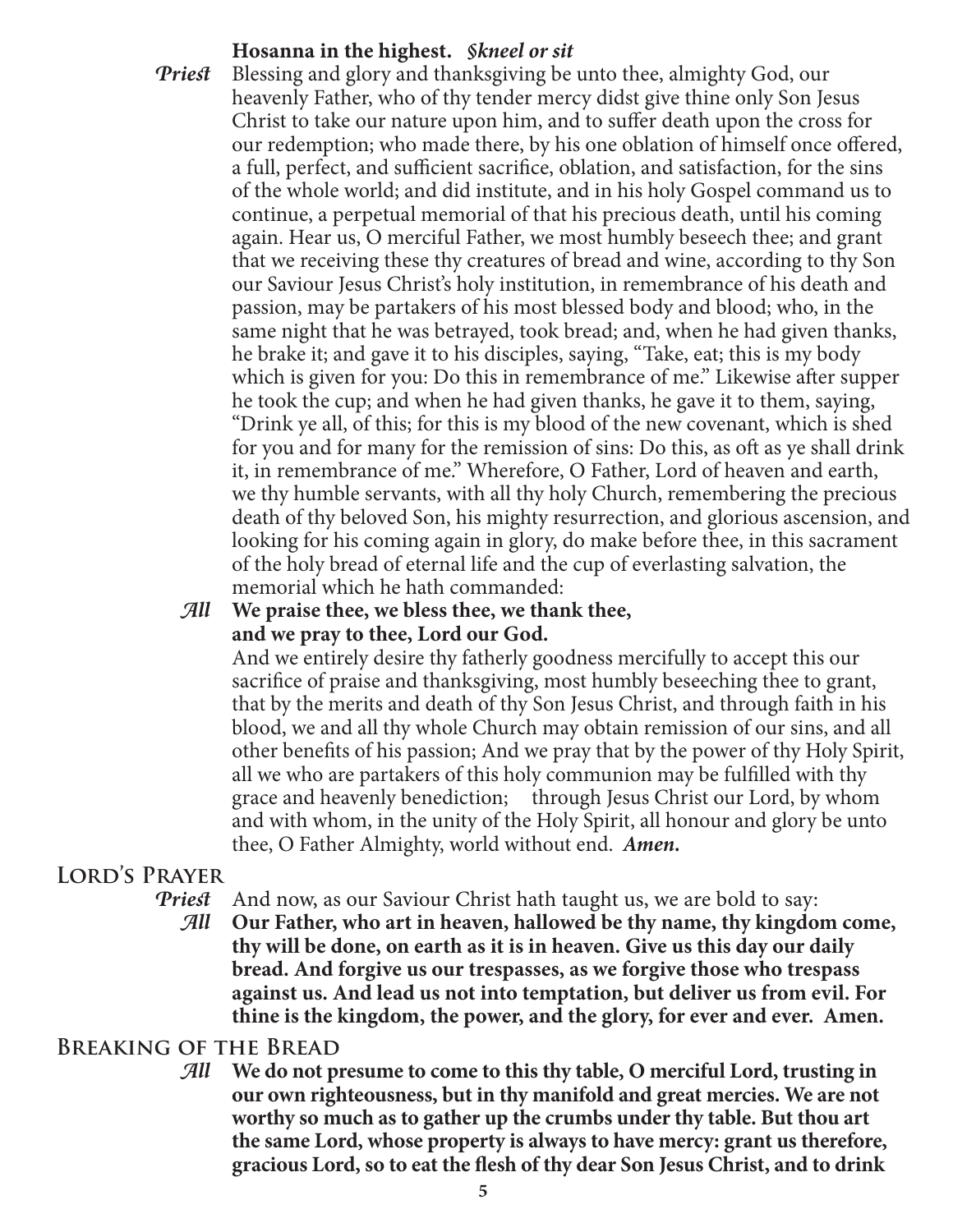## **his blood, that we may evermore dwell in him, and he in us. Amen.**

FRACTION ANTHEM *Agnus Dei* from *The Wiltshire Service* RICHARD SHEPHARD (1949–)

## **INVITATION**

*Priest* The gifts of God for the People of God. *People* **Thanks be to God.**

## **The Communion**

*During the administration of Communion and the Ablutions, the choir will sing:* HYMN 229 *O Christ, the healer, we have come* MELCOMBE ANTHEM *The Lord hath been mindful of us* S.S. WESLEY (1810–1876)

#### **Prayer after Communion** *§stand*

*Priest* God of tender care, in this eucharist we celebrate your love for us and for all people. May we show your love in our lives and know its fulfilment in your presence. We ask this in the name of Jesus Christ the Lord. *Amen.*

#### **Doxology**

*Priest* Glory to God

*All* **whose power, working in us, can do infinitely more than we can ask or imagine. Glory to God from generation to generation, in the Church and in Christ Jesus, for ever and ever. Amen.**

#### **Blessing**

*Priest* The peace of God, which passeth all understanding, keep your hearts and minds in the knowledge and love of God, and of his Son Jesus Christ our Lord: And the blessing of God almighty, the Father, the Son, and the Holy Spirit be amongst you and remain with you always. *Amen.*

## **Announcements** *§sit*

**HYMN** 115 *I heard the voice of Jesus say §stand* KINGSFOLD

## **Dismissal**

**Leader** Go in peace to love and serve the Lord. *People* **Thanks be to God.**

**Voluntary** *(Mr. Kinnard) Präludium und Fuge -* Johann Kuhnau (1660–1722)

# *Following the 10:30 service you are cordially invited to Church House for refreshments and fellowship.*

**23 February** – *The Last Sunday after the Epiphany* **08:15 -** *Said Eucharist* **• 10:30 -** *Sung Eucharist*

> Exodus 24.12–18 • Psalm 99 *Dominus regnavit* 2 Peter 1.16–21 • St. Matthew 17.1–9

*This parish has been blessed by your presence today.*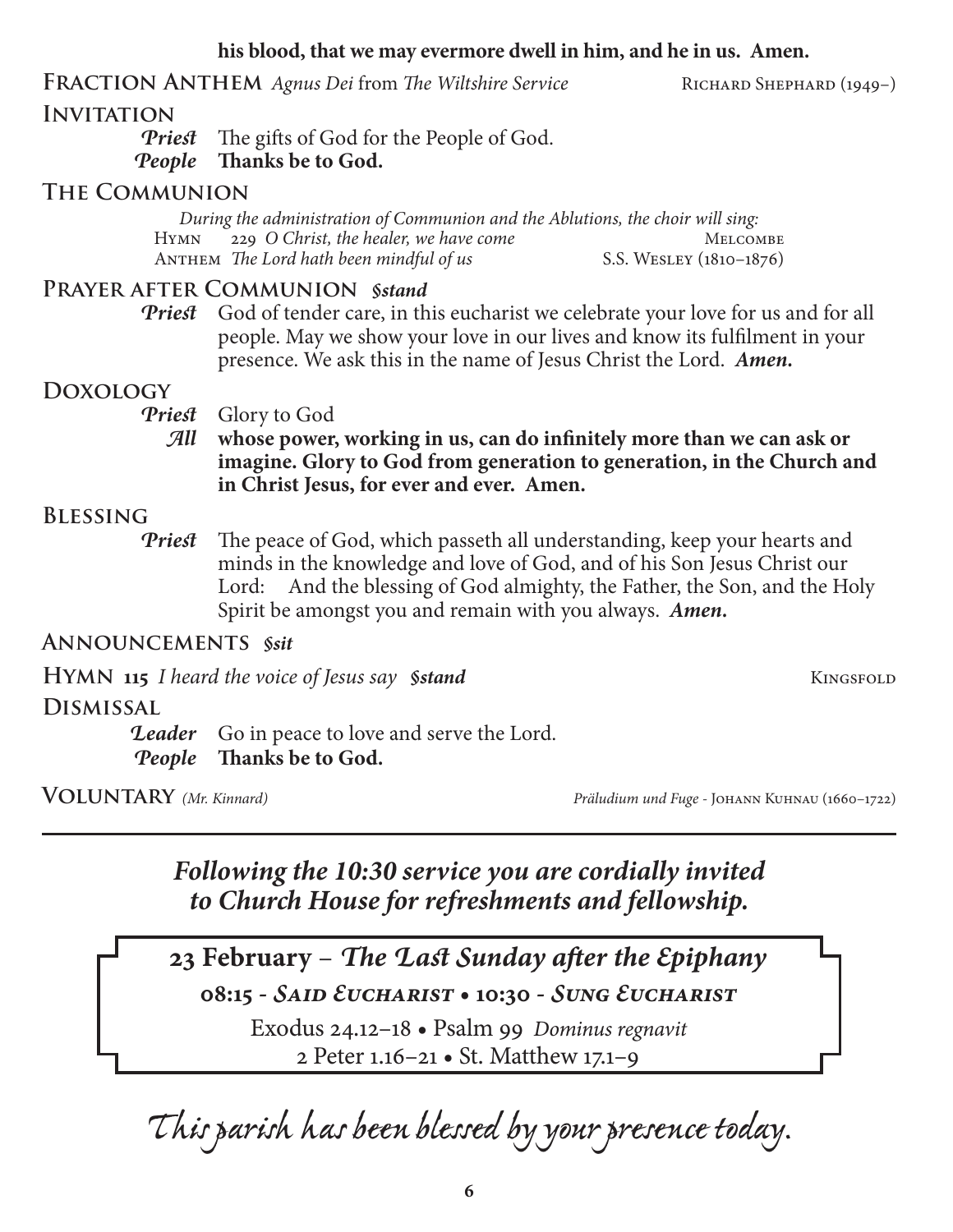| <b>ASSISTING -</b> |                                                                      |
|--------------------|----------------------------------------------------------------------|
|                    | Lectors Colin Briggs, Annie Deeley                                   |
|                    | <b>Chalice Bearers</b> Barbara Calder, Kris Watson                   |
|                    | Sidespersons Kevin Webb, Kathy Mikkelsen                             |
|                    | Subdeacon Sheila Welbergen                                           |
|                    | <b>Crucifer</b> Don Seaton                                           |
|                    | <b>Acolytes</b> Carolyn Mosher, Susan Roe-Finlay                     |
|                    | <b>Intercessor</b> Heather Baxter-Naughten                           |
|                    | <b>Oblationers</b> Janice and Randy Van Vliet                        |
|                    | <b>Counters</b> Susan Stephen, Patricia Holbrow                      |
|                    | Altar Guild Susan Roe-Finlay                                         |
|                    | Children's Program Kendall Jackson, Monica Majur, Rohan Kiska        |
|                    | <b>Refreshments</b> Jennifer Schmidt (proceeds: Hospitality Drop-in) |

If you would like your birth date or anniversary published in the pew leaflet, please contact the parish office.

Emily Watson 16 February Kathleen Savoy 18 February *Happy Birthday*

## *Please include the following people in your prayers:*

#### **Parishioners:**

Ted Rennie, Lori Kroeger, Paul Hogue, Paul and Beryl Magel, Nancy Dunn, Jeff Brown, Bill Brant, Georgie Snead, Orest Rosolowich, Fr. Tom Graham, Ann Croft, Dorothy and John Funnell, Ted R., Shirley and Neil Almdal, Cecile Chiddenton, John Judge.

#### **Friends and Family:**

Glen King, Trish, R.I.P., Anne Richardson, R.I.P., Pam Lock, R.I.P., John Lock, Tom Lucas, Jim M., David Hagerman, Lar, Marcus, Simon, Kayla, Jason, Jim Carr, Alain Carlson, The Rev. Canon John Ezeobi, Jenny Miller, George Peterson, Daphne W., Walter Mildren, Ed Miller, George Nelson, Everett Lampman.

# **Notices**

*Bible Study*

**Tuesdays, 10:00** in the boardroom. We are studying the book *The Last Week, What the Gospels really teach about Jesus's final days in Jerusalem*. The book can be ordered from any book store, but you can still participate without it! This will carry us up to Holy Week. *We invite you to join our lively studies and discussions.*

#### *Hospitality Drop-in*

On **25 February**, we celebrate Shrove Tuesday with a pancake and sausage/bacon breakfast for our guests. Volunteers are needed to help that morning. Come

early and cook, or come later and help clean up. Donations are needed for sausages, bacon, juice, fresh fruit, or cash to make it a great breakfast. We always have a great fellowship with each other and the guests. *Contact Barbara Calder(204.453.9219) bccalder@shaw.ca*

*Annual General Meeting*

This year's meeting will be held **next Sunday 23 February**. PDF copies of the booklet have been emailed to parishioners on the newsletter mailing list. If you wish a printed copy, a limited number is available on the table at the rear of the nave. If you take one, please bring it with you next week.

#### *Shrove Tuesday*

**Tuesday 25 February.** A Pancake Supper will be held in the parish hall. All-you-can-eat pancakes with three sausages will be served for a minimal cost of \$10.00 per person. Children, 15 and under, are free. Included in the ticket price will be dessert and tea, coffee, or juice. Supper will be served starting at 17:00 until 19:00. *Mark your calendars – we would love to see you there. Your support is very much appreciated.*

An anonymous donor has given a commercial-grade vacuum cleaner to the church. *Thank you!*